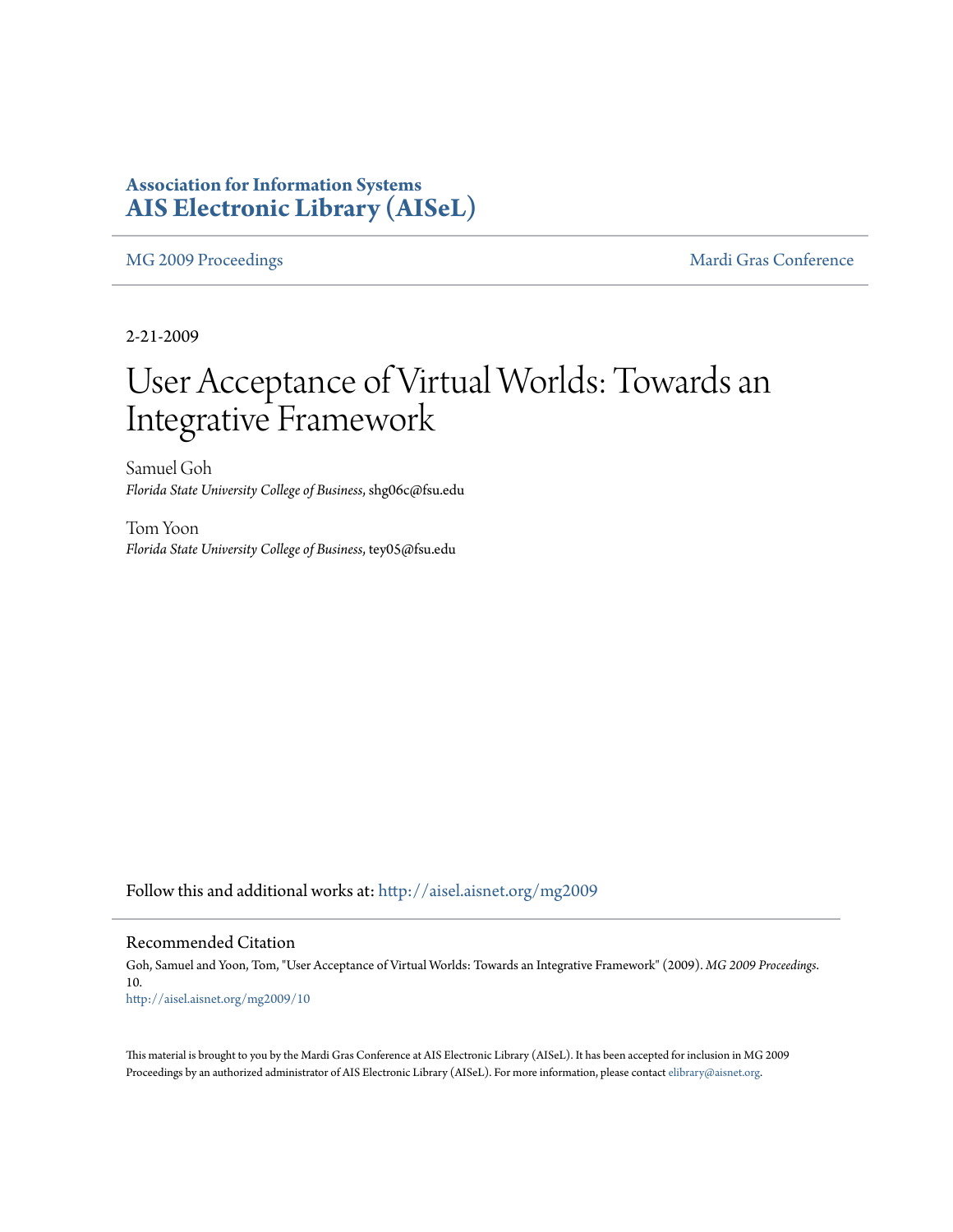## **User Acceptance of Virtual Worlds: Towards an Integrative Framework**

**Samuel H. Goh**  Florida State University College of Business shg06c@fsu.edu

**Tom E. Yoon**  Florida State University College of Business tey05@fsu.edu

#### **ABSTRACT**

As a relatively new research area, inquiries into understanding factors which influence the user acceptance of virtual worlds remains an important undertaking. Initial research efforts have been informed largely by theories or frameworks from a rational or utilitarian perspective, such as the technology acceptance model. While results indicate support for the predictive influence of utilitarian factors such as the perceived ease of use in the virtual world context, there is growing recognition that virtual worlds are multi-faceted environments which encompass both utilitarian and hedonic content. This recognition along with the explosive subscriber growth in hedonic virtual worlds such as massively multiplayer online games begs for congruence between the theories and frameworks utilized and the context(s) studied.

Drawing from the information systems, marketing, consumer behavior, and gaming literature, we identify 29 factors which may be used to study the user acceptance of virtual worlds. Lastly, we describe a pilot study which investigates the relative predictive power of both utilitarian and hedonic factors with regards to encouraging prospective user participation in virtual worlds. It is hoped that these results will help guide efforts to develop of an integrated framework which provides a richer understanding of the user acceptance of virtual worlds.

#### **KEYWORDS**

Virtual Worlds, Technology Acceptance, Hedonic Technology, Utilitarian Technology, Motivation Theory

#### **INTRODUCTION**

Virtual worlds are "graphically-rich, three-dimensional (3D), electronic environments where members can assume an embodied persona (i.e., avatars) and engage in socializing, competitive quests, and economic transactions with globally distributed others" (Schultze, Hiltz, Nardi, Rennecker, and Stucky, 2008). According to Schultze and Rennecker (2007), virtual worlds may be categorized into four different types: simulation games (e.g., America's Army), virtual reality (e.g., Second Life), fantasy games (World of Warcraft (WoW)), and virtual fantasy (e.g., Second Life and Uru). Simulation and fantasy games are characterized by a large number of rules and predetermined goals. In contrast, virtual reality and virtual fantasy games are characterized by smaller numbers of rules and goals that are not predetermined. Simulation games and virtual reality can be considered as "realistic virtual worlds" in which the virtual world environment and avatars utilized correspond highly with the real world. In contrast, fantasy games and virtual fantasy can be considered as "fantasy virtual worlds" in which the environment is fantastical. The nature and mechanics of, and derived experiences from these types of virtual worlds are therefore very different.

Utilizing the above taxonomy also allows us to frame virtual worlds as having both hedonic and utilitarian purposes. For example, simulation games may be used for utilitarian purposes, such as education and training. In contrast, fantasy games may be used for hedonic purposes, including entertainment. According to Van der Heijden (2004), a hedonic technology aims to provide self-fulfilling value to the user, such as pleasure and enjoyment. A utilitarian technology aims to provide instrumental value to users, such as improving job performance.

Prior studies of individual technology adoption have identified factors that motivate individuals to adopt based on either hedonic or utilitarian factors. Since virtual worlds can be viewed as both hedonic and utilitarian technologies, it is important to cross examine which of these previously-studied factors may motivate individuals to adopt virtual worlds. To date, only a few academic and empirical studies have investigated the factors that motivate individuals to participate in virtual worlds (e.g., Shen and Eder, 2008), and have only investigated a limited number of factors. In addition, to our knowledge, no academic studies have comprehensively examined the relative importance of different dimensions of the utilitarian and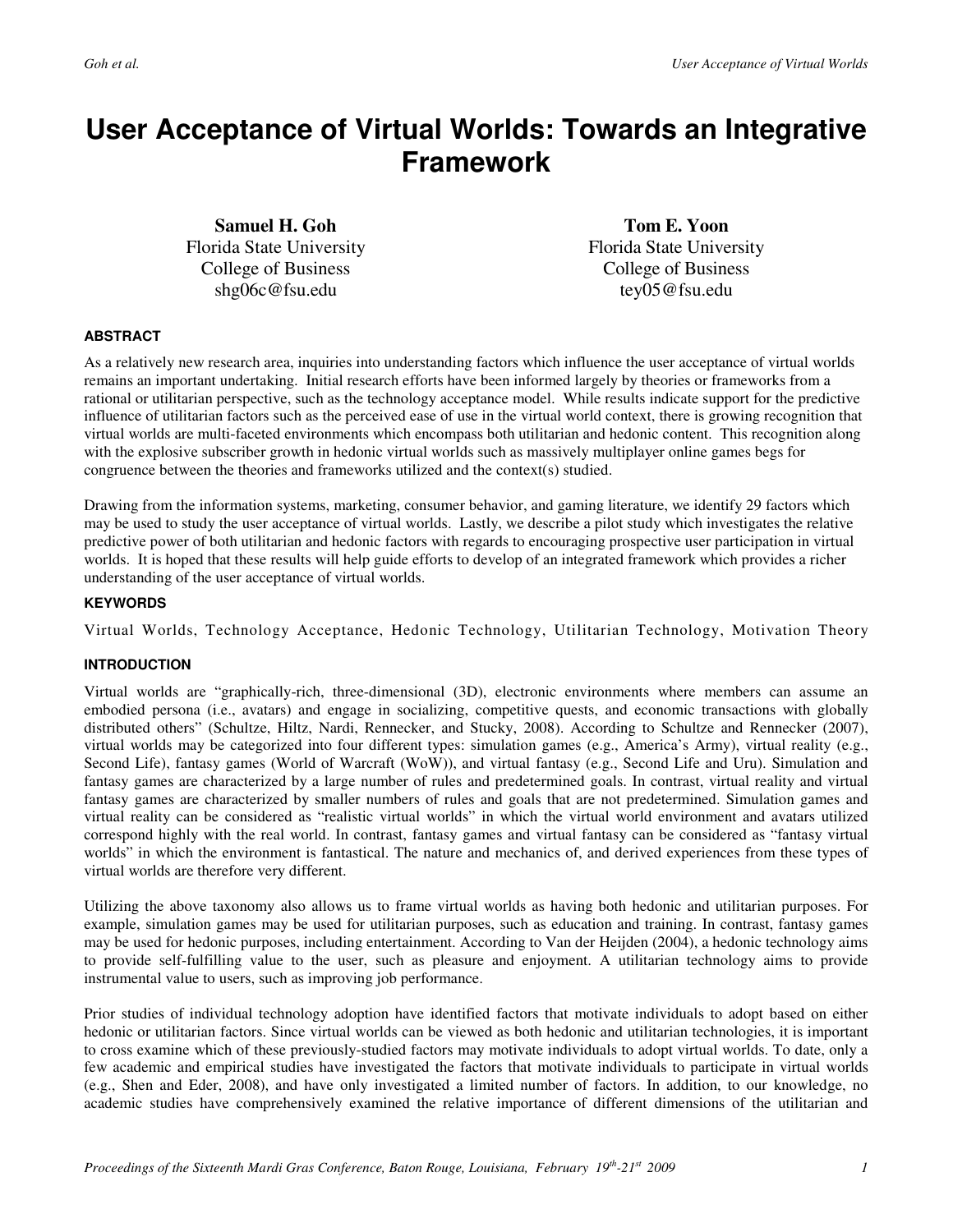hedonic factors that motivate individual participation in virtual worlds. Furthermore, although Schultze and Rennecker (2007) suggest that there are different types of virtual worlds, most prior studies focus only on one type of virtual world (e.g., Shen and Eder, 2008; Holsapple and Wu, 2007). Therefore, the purpose of this study is to answer the following research questions: (1) **What are the important factors that drive user interest in virtual worlds?** (2) **Are these factors contingent upon the virtual world type in question?**

The rest of this paper is organized as follows. The relevant literature is discussed in the Literature Review section. Then, our research methodology is presented. Next, the data analysis and findings from a pilot study are presented. The paper concludes by discussing some of implications of the results. The limitations of the study and recommendations for future research are discussed at the end.

#### **LITERATURE REVIEW**

#### **Motivation Theory**

Motivation theory (Deci and Ryan, 2000; Vallerand, 1997; Deci, 1975) has been used often to understand individuals' IT adoption (Van der Heijden, 2004; Igbaria, Parasuraman and Baroudi, 1996; Davis, Bagozzi, and Warshaw, 1992). Motivation theory suggests that individual behavior is determined by two fundamental types of motivation: extrinsic (utilitarian) motivation and intrinsic (hedonic) motivation. Extrinsic motivation refers to performing an activity because it is perceived to be instrumental in achieving valued outcomes that are distant from the activity itself, such as improving job performance, pay, or promotion (Davis, 1992; Deci, 1975). Intrinsic motivation refers to performing an activity for no apparent reinforcement other than the process of performing the activity per se (Davis, 1992; Deci, 1975).

In the context of technology adoption, extrinsic motives, such as perceived usefulness and perceived ease of use have been seen as dominant predictors of utilitarian technology adoption (Wakefield and Whitten, 2006). On the other hand, intrinsic motives, such as perceived enjoyment and perceived playfulness, are viewed as strong predictors of hedonic technology adoption (Venkatesh, 1999). Therefore, as virtual worlds can be seen as examples of either hedonic or utilitarian technology, or mixture of both it is important to examine the various motives and comprehend the relative importance of those motives to better comprehend virtual world adoption.

#### **Technology Acceptance Literature**

Prior studies of individual technology acceptance found factors that influence the adoption of utilitarian technologies. For example, Venkatesh, Morris, Davis, and Davis (2003) identified factors from eight prominent models and theories including the theory of reasoned action (TRA), the technology acceptance model (TAM), the theory of planned behavior (TPB), innovation diffusion theory (IDT), and social cognitive theory (SCT). Through a longitudinal empirical investigation of the impact of the factors on individuals' intent to use utilitarian technology (a database application and online meeting software), Venkatesh et al. (2003) found perceived usefulness, extrinsic motivation, job fit, relative advantage, perceived ease of use, complexity, ease of use, subjective norm, image, and social factors as being significant predictors (See Table 1 for a definition of the factors). Combined, these factors were integrated into the Unified Theory of Acceptance and Use of Technology (UTAUT).

Recently, only very few studies have investigated empirically the individual adoption of hedonic technologies. Yee (2007) identifies motivations for playing online games, including advancement, mechanics, competition, socializing, relationship, teamwork, discovery, role-playing, customization, and escapism (See Table 1 below for a definition). In addition, Van der Heijden (2004) found perceived enjoyment as being a strong determinant of intention to use a movie website. Drawing from the marketing literature, Holsapple and Wu (2007) identify the motivations relevant for participation in "virtual worlds with an entertainment" dimension. These motivations include fantasy, role projection, escapism, enjoyment, emotional involvement, and arousal.

Based on our review of the literature, we identified the key motivations predicting adoption of utilitarian technologies and hedonic technologies. The table below shows those motivations, their definitions and the prior studies that examined the factors. All of these factors will be examined in this study in order to identify factors that motivate individuals to participate in virtual worlds.

| <b>Motives</b>       | <b>Definition</b>                                       | <b>Relevant Studies</b>        |
|----------------------|---------------------------------------------------------|--------------------------------|
| Perceived Usefulness | The degree to which using a particular technology would | Venkatesh et al. (2003); Davis |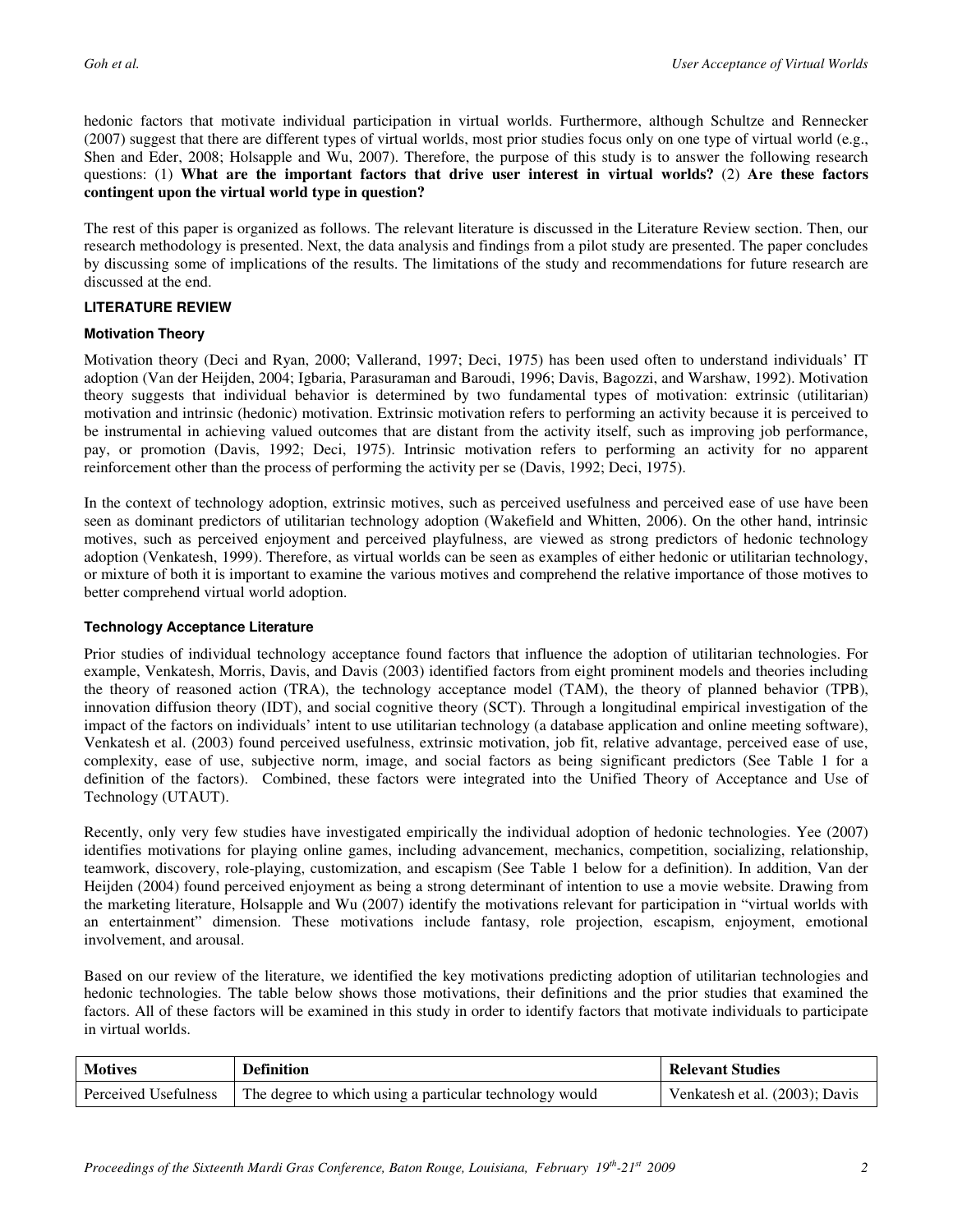|                                                 | enhance his or her job                                                                                                                                                                           | (1992)                                                                                           |
|-------------------------------------------------|--------------------------------------------------------------------------------------------------------------------------------------------------------------------------------------------------|--------------------------------------------------------------------------------------------------|
| Perceived Ease of Use                           | The degree to which a person believes that using a particular<br>system would be free of effort                                                                                                  | Venkatesh et al. (2003); Davis<br>(1992)                                                         |
| Ease of Use                                     | The degree to which using an innovation is perceived as being<br>easy to use                                                                                                                     | Venkatesh et al. (2003); Moore<br>and Benbasat (1991)                                            |
| Job-Fit                                         | The extent to which an individual believes that using a<br>technology can enhance the performance of his or her job                                                                              | Venkatesh et al. (2003);<br>Thompson, Higgins, Howell<br>(1991)                                  |
| <b>Outcome Expectation</b>                      | The performance-related consequences of the behavior                                                                                                                                             | Venkatesh et al. (2003);<br>Compeau, Higgins, and Huff<br>(1999); Compeau and Higgins<br>(1995); |
| <b>Extrinsic Motivation</b>                     | Doing something because it leads to separable outcome                                                                                                                                            | Deci (1975)                                                                                      |
| Complexity                                      | The degree to which an innovation is perceived as difficult to<br>understand and use.                                                                                                            | Rogers (1995)                                                                                    |
| Subjective Norm                                 | The person's perception that most people who are important to<br>him think he should not perform the behavior in question                                                                        | Fishbein and Ajen (1975)                                                                         |
| <b>Social Factors</b>                           | The individual's internalization of the reference group's<br>subjective culture, and specific interpersonal agreements that the<br>individual has made with others, in specific social situation | Venkatesh et al. (2003);<br>Thompson et al. (1991)                                               |
| Image                                           | The degree to which use of an innovation is perceived to enhance<br>one's image or status in one's social system                                                                                 | Venkatesh et al. (2003); Moore<br>and Benbasat (1991)                                            |
| Advancement                                     | The desire to gain power, progress rapidly, and accumulate in-<br>game symbols of wealth or status                                                                                               | Yee (2007)                                                                                       |
| Mechanics                                       | Having an interest in analyzing the underlying rules and system<br>in order to optimize character performance                                                                                    | Yee (2007)                                                                                       |
| Competition                                     | The desire to challenge and compete with others                                                                                                                                                  | Yee (2007)                                                                                       |
| Socializing                                     | Having an interest in helping and chatting with other players                                                                                                                                    | Yee (2007)                                                                                       |
| Relationship                                    | The desire to form long-term meaningful relationships with<br>others                                                                                                                             | Yee (2007)                                                                                       |
| Teamwork                                        | Deriving satisfaction from being part of a group effort                                                                                                                                          | Yee (2007)                                                                                       |
| Discovery                                       | Finding and knowing things that most other players don't know<br>about                                                                                                                           | Yee (2007)                                                                                       |
| Role-Playing                                    | Creating a persona with a background story and interacting with<br>other players to create an improvised story                                                                                   | Yee (2007)                                                                                       |
| Customization                                   | Having an interest in customizing the appearance of their<br>character                                                                                                                           | Yee (2007)                                                                                       |
| Escapism                                        | An individual's desire to escape unpleasant realities or to distract<br>his/her attention from real life problems                                                                                | Holsapple and Wu (2007);<br>Hirschman (1983)                                                     |
| Perceived Enjoyment                             | The degree to which performing an activity is perceived as<br>providing pleasure or joy in its own right, aside from<br>performance consequences                                                 | Venkatash (1999)                                                                                 |
| <b>Perceived Playfulness</b><br>(Curiosity)     | The extent to which an individual is curious during the<br>interaction a certain technology                                                                                                      | Moon&Kim (2003)                                                                                  |
| <b>Perceived Playfulness</b><br>(Concentration) | The extent to which an individual focus on the interaction with a<br>technology                                                                                                                  | Moon&Kim (2003)                                                                                  |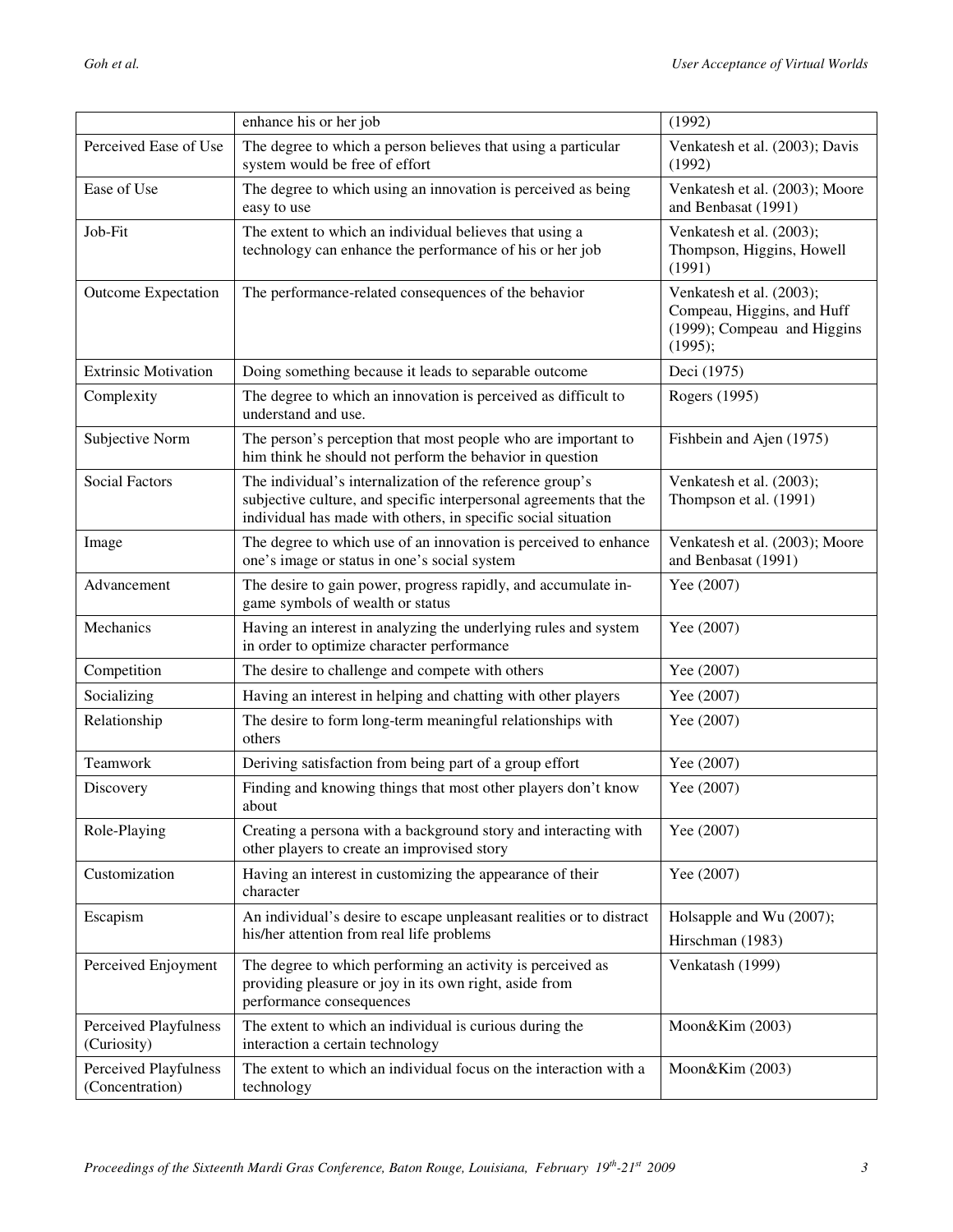| Fantasy                  | The imagined events or sequences of mental images representing<br>an integration of the demands of all the psyche and reality<br>components | Conrad (1966)                             |
|--------------------------|---------------------------------------------------------------------------------------------------------------------------------------------|-------------------------------------------|
| Role Projection          | The mental activities whereby individuals project themselves into<br>particular roles or characteristics                                    | Hirschman (1983)                          |
| Emotional<br>Involvement | The degree to which an individual is emotionally engaged in a<br>behavior                                                                   | Holsapple and Wu (2007)                   |
| Arousal                  | The state of emotional and mental activation or alertness elicited<br>by external sensory stimulation                                       | Holsapple and Wu (2007)                   |
| Novelty-Seeking          | The curiosity of human to seek something new and different                                                                                  | Wang, Zhang, and Ouyang<br>(2005)         |
| Relative Advantage       | The degree to which the innovation is perceived as better than the<br>idea it supersedes.                                                   | Venkatesh et al. (2003);<br>Rogers (1995) |

**Table 1. Summary of Factors that Motivate Individual Adoption of Utilitarian or Hedonic technologies** 

#### **RESEARCH METHODOLOGY**

Data for the pilot study was collected using a survey research methodology. This study focuses on three different types of virtual worlds: simulation-gaming oriented virtual worlds, socially-oriented virtual worlds, and fantasy- gaming oriented virtual worlds. Three survey questionnaires were developed (assessing motivations for each different environment), and administered to junior and senior level undergraduate business students from two Management Information Systems classes at a university in the Southeastern US. We argue that undergraduate students present a potentially informative subject pool due to certain demographic factors. For example, undergraduate students possess substantial internet experience and thus are familiar with virtual worlds as compared to people who do not have much access to the Internet (Hua and Haughton, 2008). Prior to each survey, the subjects were introduced to the type of virtual worlds referred to in the surveys to ensure that participants understood the different types of virtual worlds. Subjects were also showed several video clips describing each type of virtual world. Course credit was given as an incentive for survey participation.

The instrument was developed based on previously validated items from prior studies (e.g., Venkatesh et al. (2003); Yee (2007); Holsapple and Wu, 2007). One item representing each construct identified in table 1 was chosen using the following process. We first examined items for each construct identified in our literature review. The item selected was chosen either because it had the highest factor loading or because we felt it best represented the given definition of the construct. Next, the wording for each item was modified if necessary to represent the particular virtual world context. Lastly, the order of the items was randomized for the final instrument. All items were measured using a 7-point Likert scale that ranged from not important to extremely important. The questionnaire also collected additional respondents' information, such as demographics, and prior experiences with virtual worlds of the same type. Lastly, we used two open-ended questions which asked subjects to identify other factors which would influence them to adopt or not to adopt virtual worlds. The purpose of the open-ended questions was to elicit potential factors that were not previously identified in the prior literature.

As with any research, the pilot represents cost-benefit trade-offs with several compromises. While we do not debate that there are inherent reliability issues in using single item constructs, this approach was utilized for several reasons. First, our study examines the influence of many motivations simultaneously. One goal of the pilot instrument was to identify potentially important factors and to help narrow down the list of potential constructs, not to collect data for a full statistical analysis. As we were limited by both the large number of total constructs included in the survey and the limitations on class time we could allocate to the pilot surveys, parsimony was another clearly sought after goal for the pilot.

As may be seen in table 2 below, 133 questionnaires were collected for the simulation-gaming virtual worlds, 136 questionnaires were collected for the socially-oriented virtual worlds, and 130 questionnaires were collected for the fantasy gaming virtual worlds. For all three contexts, the number of male respondents represented slightly more than the number of female respondents, and the majority of respondents stated that they had no prior experience with virtual worlds.

| <b>Simulation-Gaming</b> |  |      |                      |  |  |
|--------------------------|--|------|----------------------|--|--|
| Age                      |  | Mean | ນ.ມ<br>$\sim$ $\sim$ |  |  |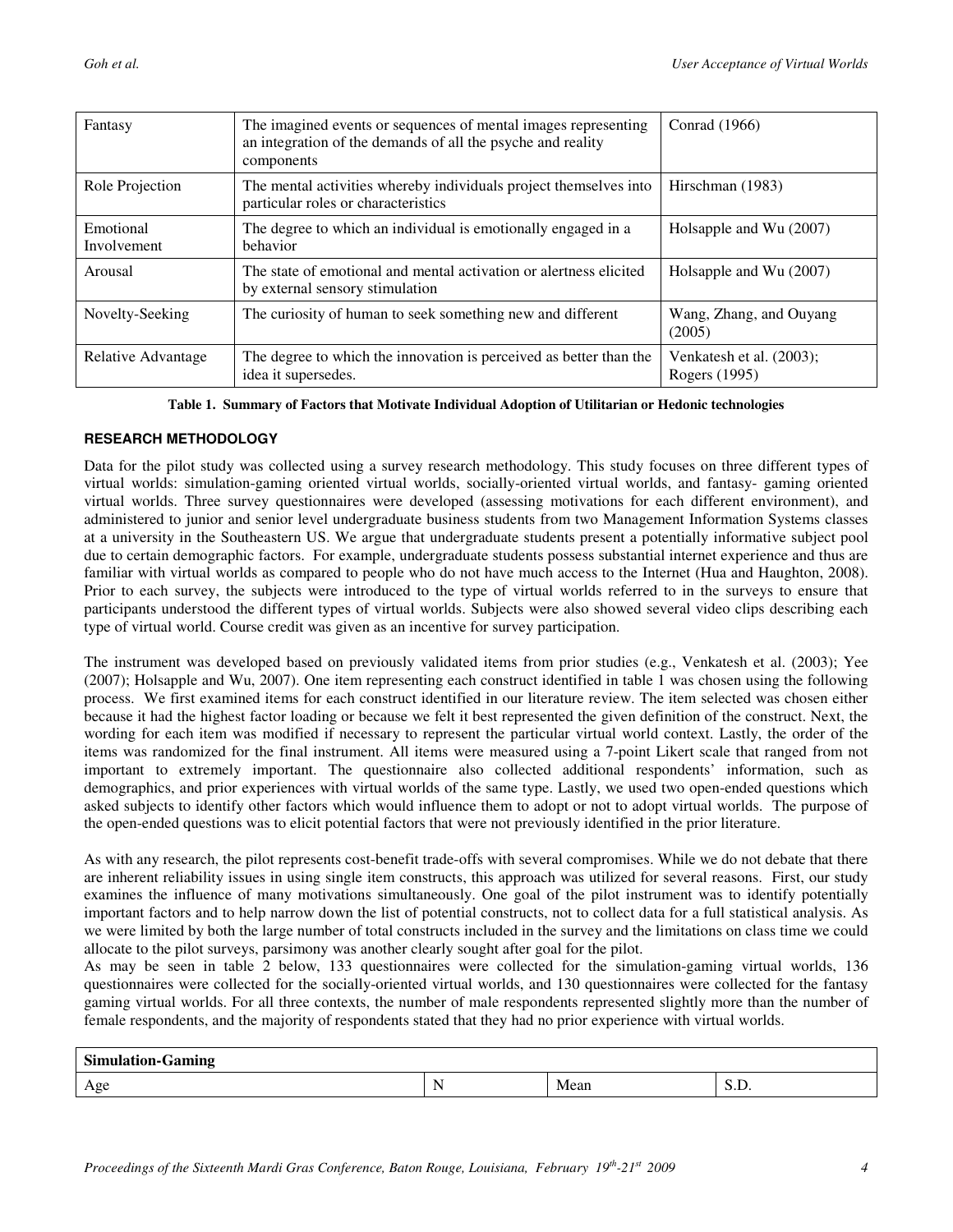|                          | 129         | 21.78       | 2.787 |
|--------------------------|-------------|-------------|-------|
| Gender                   | $\mathbf F$ | $\mathbf M$ | Total |
|                          | 56          | 76          | 133   |
| Prior VW Exp             | No          | Yes         |       |
|                          | 102         | 31          | 134   |
| <b>Socially-Oriented</b> |             |             |       |
| Age                      | ${\bf N}$   | Mean        | S.D.  |
|                          | 129         | 21.78       | 2.787 |
| Gender                   | $\mathbf F$ | M           | Total |
|                          | 63          | 62          | 136   |
| Prior VW Exp             | No          | Yes         |       |
|                          | 110         | 25          | 135   |
| <b>Fantasy-Gaming</b>    |             |             |       |
| Age                      | ${\bf N}$   | Mean        | S.D.  |
|                          | 126         | 21.45       | 2.694 |
| Gender                   | $\mathbf F$ | $\mathbf M$ | Total |
|                          | 60          | 70          | 130   |
| Prior VW Exp             | No          | Yes         |       |
|                          | 105         | 25          | 130   |

#### **Table 2. Demographic Statistics**

#### **DATA ANALYSIS AND RESULTS**

Tables 3, 4, and 5 provide the mean scores and standard deviations for each item relative to each type of virtual world: simulation-gaming, socially-oriented, and fantasy-gaming. Items are sorted in ascending order, with the top 10 factors for each context shown in bold.

| <b>Simulation-Gaming</b>              | Mean | S.D.  |
|---------------------------------------|------|-------|
| Perceived Playfulness - Concentration | 2.78 | 1.555 |
| Fantasy                               | 2.97 | 1.709 |
| Relationship                          | 3.03 | 1.842 |
| Escapism                              | 3.05 | 1.859 |
| Role-Playing                          | 3.21 | 1.713 |
| Advancement                           | 3.26 | 1.733 |
| Image                                 | 3.36 | 1.734 |
| Role Projection                       | 3.41 | 1.648 |
| Mechanics                             | 3.41 | 1.745 |
| <b>Emotional Involvement</b>          | 3.44 | 1.715 |
| Subjective Norms                      | 3.57 | 1.629 |
| Socializing                           | 3.71 | 1.741 |
| Complexity                            | 3.78 | 2.126 |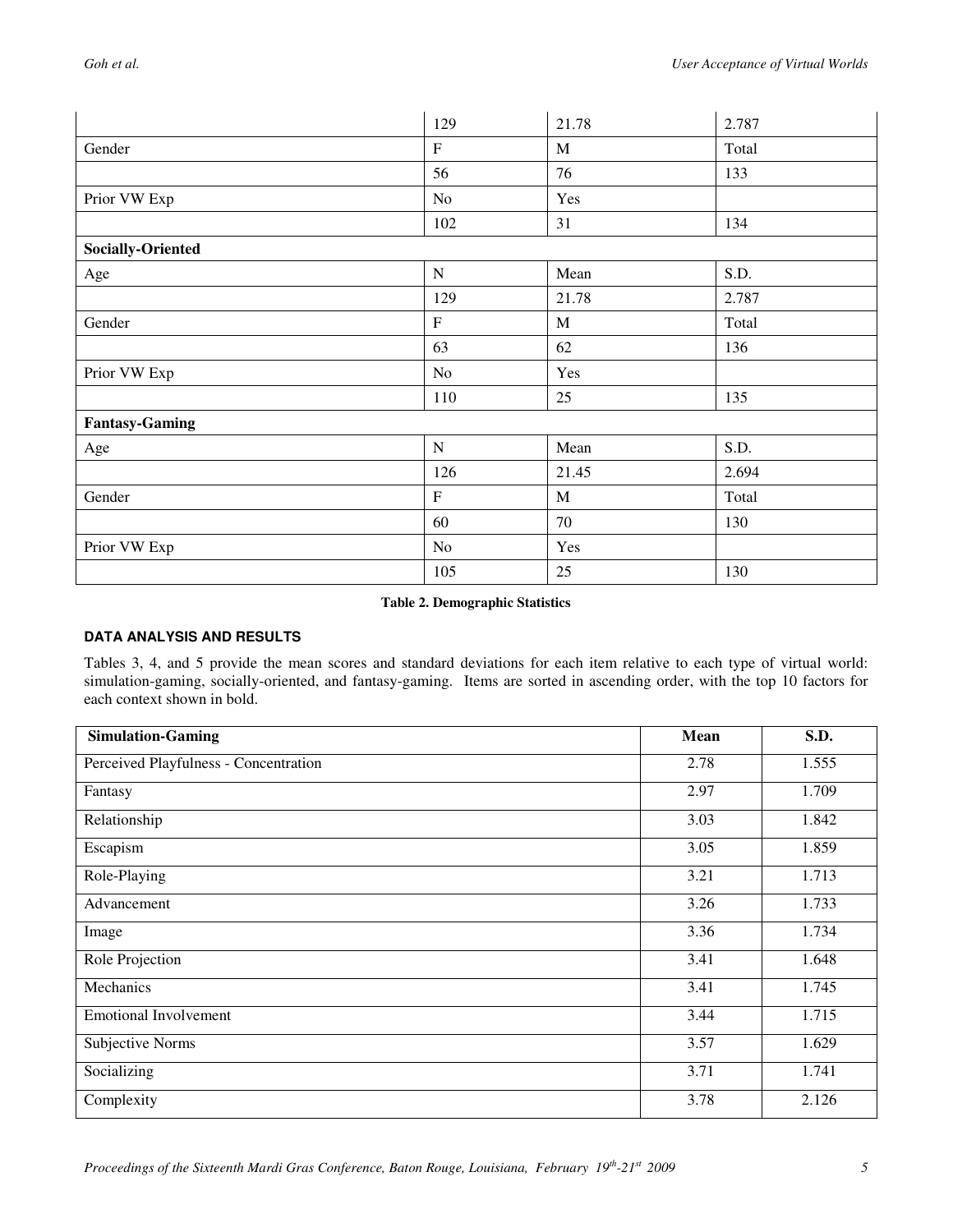| Discovery                       | 3.79 | 1.744 |
|---------------------------------|------|-------|
| Perceived Playfulness-Curiosity | 3.9  | 1.701 |
| Teamwork                        | 3.95 | 1.643 |
| Customization                   | 3.98 | 1.652 |
| Competition                     | 4.08 | 1.756 |
| Arousal                         | 4.09 | 1.842 |
| <b>Novelty</b>                  | 4.16 | 1.744 |
| <b>Social Factors</b>           | 4.28 | 1.779 |
| <b>Relative Advantage</b>       | 4.44 | 1.823 |
| <b>Ease of Use</b>              | 4.79 | 1.753 |
| <b>Perceived Ease of Use</b>    | 4.96 | 1.716 |
| <b>Perceived Enjoyment</b>      | 5.1  | 1.694 |
| <b>Job Fit</b>                  | 5.15 | 1.688 |
| <b>Extrinsic Motivation</b>     | 5.17 | 1.763 |
| <b>Perceived Usefulness</b>     | 5.18 | 1.786 |
| <b>Outcome Expectations</b>     | 5.46 | 1.693 |

**Table 3. Means and Standard Deviations (Simulation-Gaming oriented virtual worlds)** 

| <b>Socially-Oriented</b>              | Mean | S.D.              |
|---------------------------------------|------|-------------------|
| Fantasy                               | 2.81 | 1.528             |
| Perceived Playfulness - Concentration | 2.89 | 1.812             |
| Escapism                              | 2.93 | 1.649             |
| Relationship                          | 2.96 | $\overline{1.69}$ |
| Advancement                           | 3.01 | 1.872             |
| Role Playing                          | 3.11 | 1.642             |
| Role Projection                       | 3.21 | 1.626             |
| <b>Emotional Involvement</b>          | 3.27 | 1.832             |
| Mechanics                             | 3.35 | 1.711             |
| Complexity                            | 3.37 | 2.003             |
| Image                                 | 3.59 | 1.609             |
| Discovery                             | 3.75 | 1.665             |
| Teamwork                              | 3.76 | 1.635             |
| Customization                         | 3.77 | 1.743             |
| Subjective Norms                      | 3.77 | 1.569             |
| Socializing                           | 3.81 | 1.649             |
| Perceived Playfulness -Curiosity      | 3.83 | 1.617             |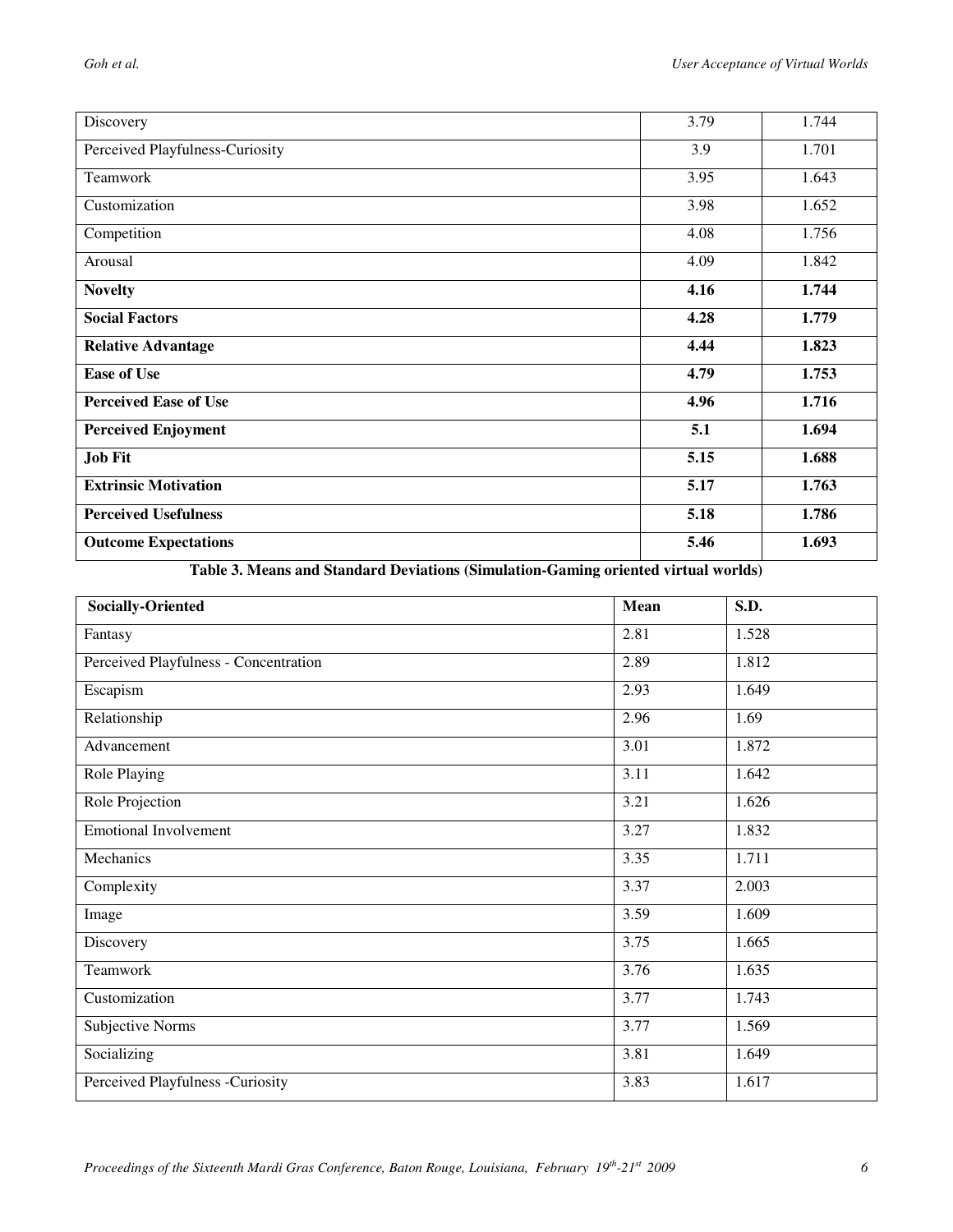| Competition                  | 3.9  | 1.697 |
|------------------------------|------|-------|
| Novelty                      | 3.94 | 1.548 |
| <b>Arousal</b>               | 4.12 | 1.592 |
| <b>Social Factors</b>        | 4.22 | 1.609 |
| <b>Ease of Use</b>           | 4.44 | 1.748 |
| <b>Relative Advantage</b>    | 4.46 | 1.539 |
| <b>Perceived Ease of Use</b> | 4.61 | 1.726 |
| <b>Perceived Enjoyment</b>   | 5.22 | 1.428 |
| <b>Extrinsic Motivation</b>  | 5.27 | 1.623 |
| <b>Perceived Usefulness</b>  | 5.28 | 1.524 |
| <b>Job Fit</b>               | 5.33 | 1.471 |
| <b>Outcome Expectations</b>  | 5.5  | 1.661 |

**Table 4. Means and Standard Deviations (Socially oriented virtual worlds)** 

| <b>Fantasy-Gaming</b>                 | Mean | S.D.  |
|---------------------------------------|------|-------|
| Relationship                          | 2.56 | 1.489 |
| Escapism                              | 2.96 | 1.611 |
| Fantasy                               | 3.05 | 1.644 |
| <b>Role Playing</b>                   | 3.14 | 1.596 |
| Perceived Playfulness - Concentration | 3.23 | 1.778 |
| Advancement                           | 3.25 | 1.9   |
| Complexity                            | 3.29 | 1.806 |
| Role Projection                       | 3.35 | 1.689 |
| <b>Emotional Involvement</b>          | 3.35 | 1.647 |
| Subjective Norms                      | 3.41 | 1.632 |
| Mechanics                             | 3.44 | 1.791 |
| Socializing                           | 3.45 | 1.7   |
| Image                                 | 3.49 | 1.655 |
| Customization                         | 3.66 | 1.909 |
| Discovery                             | 3.66 | 1.734 |
| Teamwork                              | 3.69 | 1.597 |
| Perceived Playfulness -Curiosity      | 3.74 | 1.623 |
| Novelty                               | 3.79 | 1.623 |
| <b>Social Factors</b>                 | 3.81 | 1.687 |
| <b>Arousal</b>                        | 3.96 | 1.815 |
| <b>Relative Advantage</b>             | 4.08 | 1.666 |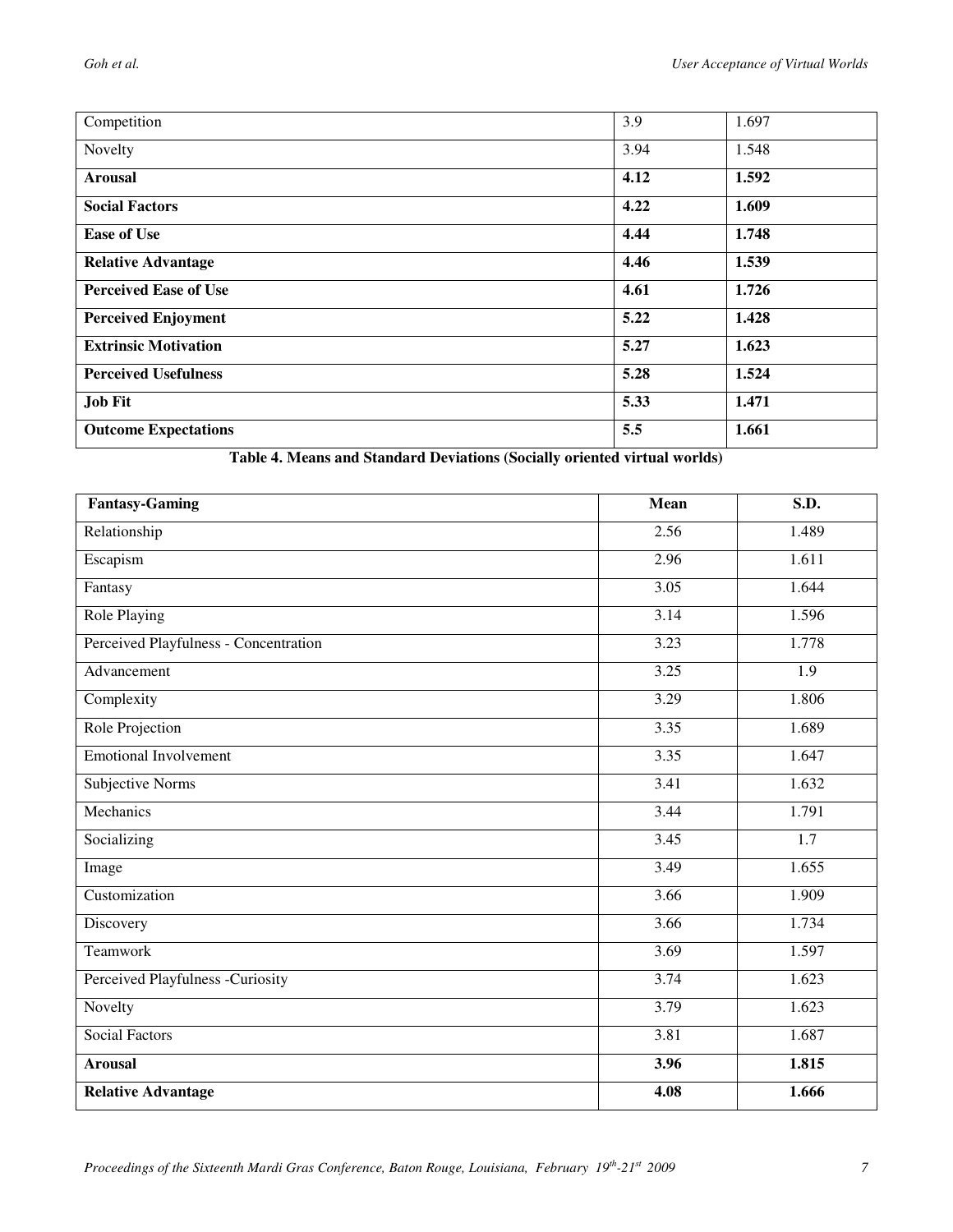| Competition                  | 4.09 | 1.767 |
|------------------------------|------|-------|
| <b>Ease of Use</b>           | 4.17 | 1.642 |
| <b>Perceived Ease of Use</b> | 4.23 | 1.774 |
| <b>Perceived Usefulness</b>  | 4.36 | 1.883 |
| <b>Perceived Enjoyment</b>   | 4.58 | 1.665 |
| <b>Job Fit</b>               | 4.61 | 1.83  |
| <b>Extrinsic Motivation</b>  | 4.65 | 1.83  |
| <b>Outcome Expectations</b>  | 4.91 | 1.815 |

#### **Table 5. Means and Standard Deviations (Fantasy-Gaming oriented virtual worlds)**

Regardless of the context, the top 10 list of potential factors identified were mostly factors with a utilitarian or rational perspective. In particular, outcome expectations, extrinsic motivations, ease of use, and perceived usefulness were important considerations to the subjects. However, there were several potentially important factors from a hedonic perspective identified; perceived enjoyment, arousal, novelty, and competition.

Based upon the discussions in class, the questions raised by the subjects, and an analysis of the qualitative comments provided by the subjects to the two open-end questions, we noted that there might be potential gender and experience effects. Therefore we ran post-hoc one-way ANOVA analyses for each virtual world context to test for these effects. The results are presented below as Tables  $6 - 11$ . In each table, the constructs with significant differences and their means are listed, with the bolded mean representing the larger mean. P-values are also provided; some constructs with p-values from 0.05 to 0.1 are listed for reference. As this is an exploratory pilot study, these constructs with marginal p-values could be still important for future study.

While cell sizes for gender were fairly balanced, cell sizes for the experience effect were biased in favor of subjects with no experience. For simulating-gaming, socially-oriented, and fantasy-gaming virtual worlds, there were 31 of 132, 25 of 133, and 25 of 129 subjects with prior virtual world experience of that context. Unbalanced cell sizes indicate that additional caution when interpreting the results may be needed. In particular, tests to see if assumptions behind ANOVA analysis are met should be performed. A Levene's statistic, which tests of the homogeneity of variances between groups, was utilized. Any violations of this assumption are noted explicitly in the accompanying tables.

| Simulation-Gaming     | F    | M    | df    | p-value |
|-----------------------|------|------|-------|---------|
| Mechanics             | 3.09 | 3.64 | 1.129 | 0.073   |
| Perceived Playfulness |      |      |       |         |
| Concentration         | 2.46 | 2.97 | 1.129 | 0.06    |
| Relationship          | 3.44 | 2.69 | 1,127 | 0.021   |
| Fantasy               | 2.58 | 3.23 | 1,128 | 0.033   |
| Competition           | 3.57 | 4.41 | 1,130 | 0.006   |
| Arousal               | 3.73 | 4.32 | 1,130 | 0.068   |

#### **Table 6. Mean difference between Females and Males (Simulation-Gaming Oriented Virtual Worlds)**

| Socially-Oriented |      | M     | df                  | p-value |
|-------------------|------|-------|---------------------|---------|
| Customization     | 4.32 | 3.29  | $1 \cap 1$<br>1,191 | 0.001   |
| Job Fit           | 5.59 | ر ۲۰۱ | 122<br>1,134        | 0.071   |

**Table 7. Mean difference between Females and Males (Socially Oriented Virtual Worlds)**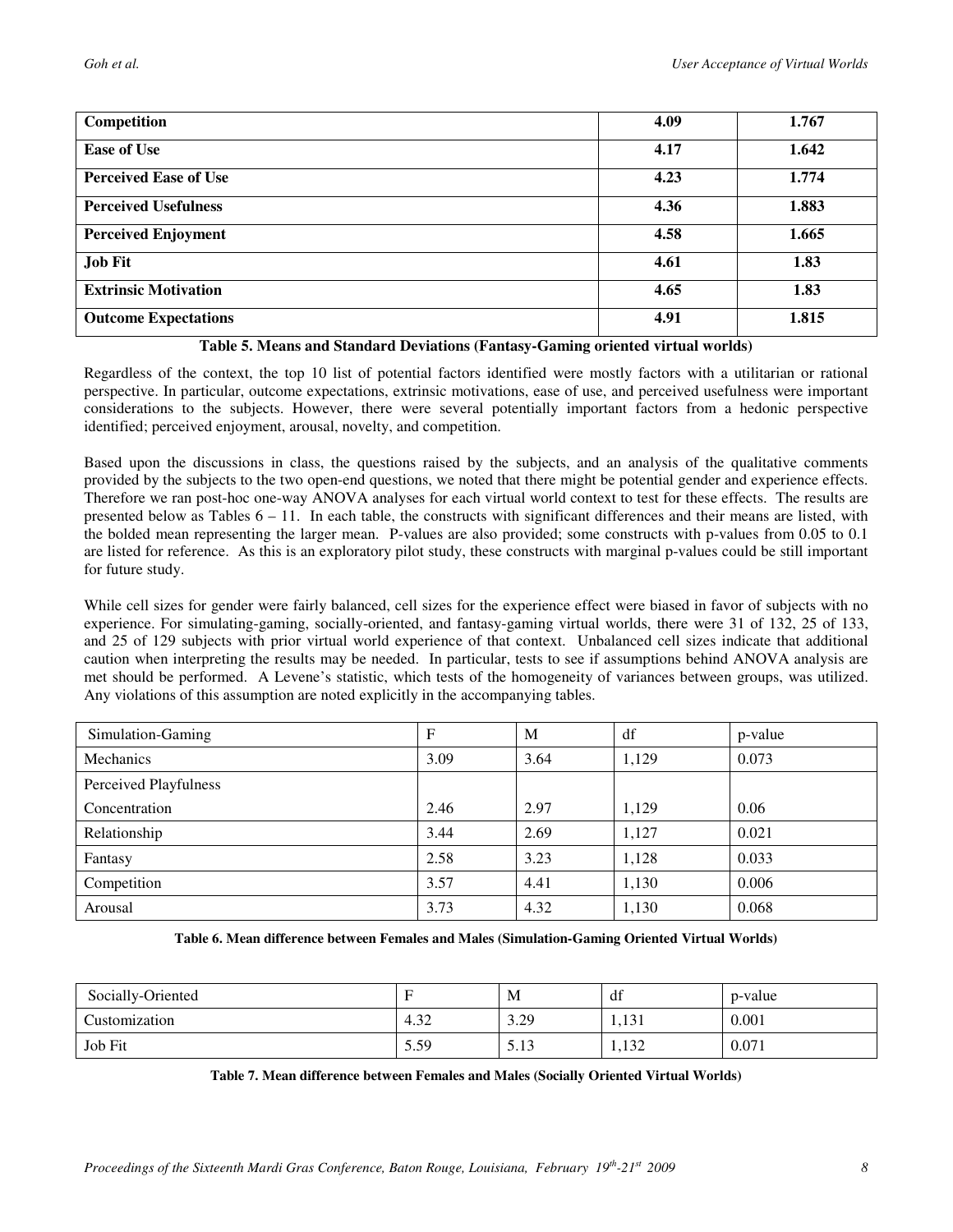| Fantasy-Gaming          | F    | M    | df    | p-value |
|-------------------------|------|------|-------|---------|
| Escapism                | 2.7  | 3.19 | 1,128 | 0.087   |
| Novelty                 | 3.49 | 4.04 | 1,127 | 0.054   |
| Socializing             | 3.17 | 3.7  | 1,127 | 0.078   |
| <b>Overall Interest</b> | 2.75 | 3.39 | 1,128 | 0.045   |

#### **Table 8. Mean difference between Females and Males (Fantasy-Gaming Oriented Virtual Worlds)**

| Simulation-Gaming    |      | $1+$ | df    | p-value |
|----------------------|------|------|-------|---------|
| Escapism             | 2.89 | 3.57 | 1.128 | 0.08    |
| Novelty              | 3.99 | 4.71 | 1.131 | 0.044   |
| Perceived Usefulness | 5.03 | 5.7  | 1,128 | 0.071   |

#### **Table 9. Mean difference between individuals who have prior experience with simulation oriented virtual worlds and individual who have no prior experience**

| Socially-Oriented | $\theta$ | 1+   | df    | p-value  |
|-------------------|----------|------|-------|----------|
| Advancement       | 2.84     | 3.76 | 1,131 | 0.027    |
| Customization     | 3.62     | 4.46 | 1,131 | $0.033*$ |
| Role Projection   | 3.09     | 3.75 | 1,132 | 0.073    |
| Relationship      | 2.79     | 3.68 | 1,132 | 0.017    |
| Novelty           | 3.8      | 4.6  | 1,133 | 0.019    |
| Fantasy           | 2.69     | 3.32 | 1,133 | 0.064    |
| Competition       | 3.78     | 4.44 | 1,133 | $0.08*$  |

#### **Table 10. Mean difference between individuals who have prior experience with socially oriented virtual worlds and individual who have no prior experience (**\* Levene's Reject)

| Fantasy-Gaming               | $\overline{0}$ | $1+$           | df    | p-value  |
|------------------------------|----------------|----------------|-------|----------|
| Advancement                  | 3.07           | $\overline{4}$ | 1,127 | 0.027    |
| Perceived Ease of Use        | 4.03           | 5.08           | 1,127 | $0.007*$ |
| Discovery                    | 3.53           | 4.2            | 1,127 | 0.082    |
| Mechanics                    | 3.14           | 4.68           | 1,128 | < 0.0001 |
| Novelty                      | 3.64           | 4.4            | 1,127 | 0.036    |
| Ease of Use                  | 4.03           | 4.76           | 1,126 | 0.045    |
| <b>Social Factors</b>        | 3.6            | 4.68           | 1,126 | 0.004    |
| Image                        | 3.3            | 4.28           | 1,126 | 0.007    |
| Perceived Enjoyment          | 4.34           | 5.56           | 1,128 | 0.001    |
| Relative Advantage           | 3.9            | 4.88           | 1,128 | 0.007    |
| Competition                  | 3.76           | 5.48           | 1,128 | < 0.0001 |
| Socializing                  | 3.28           | 4.16           | 1,127 | 0.019    |
| <b>Perceived Playfulness</b> | 3.57           | 4.44           | 1,127 | 0.015    |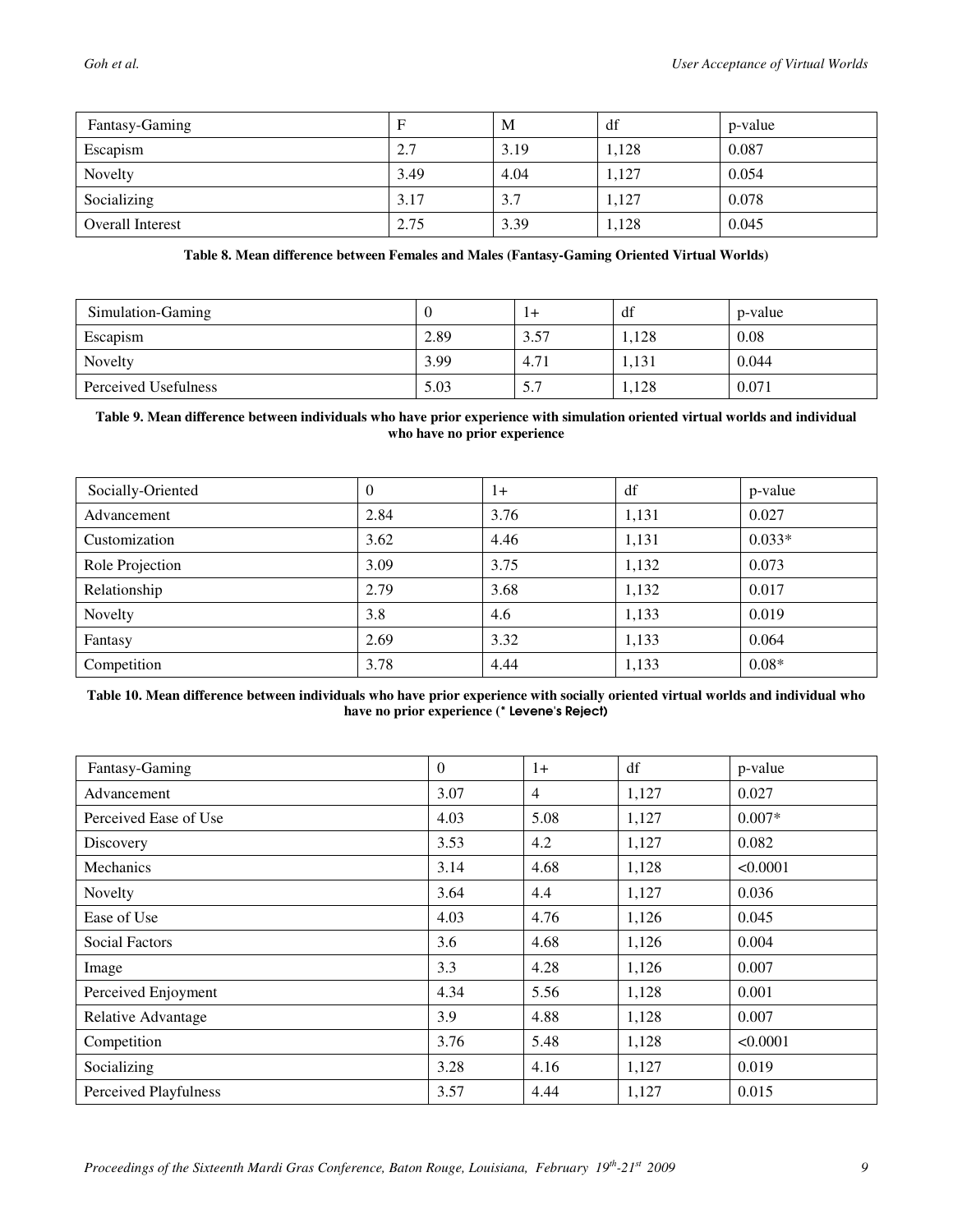| Curiosity               |      |      |       |          |
|-------------------------|------|------|-------|----------|
| Teamwork                | 3.51 | 4.4  | 1,125 | 0.012    |
| Emotional Involvement   | 3.15 | 4.16 | 1,127 | 0.006    |
| Arousal                 | 3.69 | 5.12 | 1,128 | < 0.0001 |
| <b>Overall Interest</b> | 2.74 | 4.56 | 1,128 | < 0.0001 |

#### **Table 11. Mean difference between individuals who have prior experience with Fantasy-Gaming oriented virtual worlds and individual who have no prior experience (**\* Levene's Reject)

Overall, there does not appear to be a strong gender effect. Statistically significant differences (p-value  $< 0.05$ ) between males and females were found in 3, 1, and 2 constructs for simulation-gaming, socially-oriented, and fantasy-gaming virtual worlds. For simulation-gaming virtual worlds, females placed greater importance on relationships than males, while males reported fantasy and competition as being more important than females. For socially-oriented virtual worlds, females placed greater importance on the ability to customize their avatars than males.

Results indicate that there may be an experience effect. While experienced users of virtual worlds placed higher importance on only one factor, novelty, for simulation-gaming worlds and placed higher importance on 4 factors, advancement, customization, relationship, and novelty, for socially-oriented worlds, results for fantasy-gaming virtual worlds were very different. For fantasy-gaming virtual worlds, experienced users of these worlds placed greater importance on 16 out of 29 total factors.

#### **DISCUSSION AND DIRECTIONS FOR FURTURE RESEARCH**

Our literature review has helped to identify a large number (29) of potentially study-worthy factors which impact the user adoption of virtual worlds. Utilizing a survey- based study, we were able to parsimoniously narrow down this large list of factors by ranking them according to their means. Consistent with our earlier arguments that virtual worlds are not simply utilitarian or hedonic but both, the factors identified did contain both utilitarian and hedonic motivations. While we do not debate that utilitarian factors appear to be more important than hedonic factors initially, a conclusion we may draw from this pilot is that future acceptance studies should consider the mixed purposes and therefore mixed motivations when developing models geared towards the virtual world context. A unified theoretical model to understand virtual world acceptance is still needed.

Surprisingly, the results do not indicate that factors which affect the user adoption of virtual worlds do not vary significantly between virtual world contexts. One possible explanation is that individuals who have no prior experience with a technology have discerning real differences between virtual world offerings. Another possible explanation is that individuals, when faced with a new technology, are more concerned with difficulties associated with mastering the technology first. These explanations are purely guesses and further research should identify why the initial adoption of virtual worlds does not appear to be affected by virtual world context.

The post-hoc analyses of gender and experience effects offer some interesting insights. While there does not appear to be a strong gender effect, experience seems to play a role in what is important to individuals. While we did not explicitly collect data that spoke to the length and intensity of usage, it was obvious from the in-class discussions, questions, and qualitative comments, that our subjects had significantly more experience with fantasy-gaming virtual worlds than the other two virtual world contexts we studied. What is most interesting about the experience effect, is that when we reanalyzed the rankings as separated by experience, the type of factors which were most important changed. Specifically, three utilitarian factors, outcome expectations, extrinsic motivation, and job fit had the highest means for subjects with no fantasy-gaming experience. For subjects with fantasy-gaming experience, the three factors with the highest means were hedonic – perceived enjoyment, competition, and arousal.

While we are unable to empirically suggest reasons for this drastic turnaround, we do suggest that theoretical models for virtual world adoption should also take into account what effects prior experience may have on user usage. Specifically, future research should be aware that user motivations are not static and can change with time and experience. This finding is consistent with other TAM-related studies that show that the perceived ease of use for a technology declines in importance as compared to the perceived usefulness of the technology as users gain experience with the technology.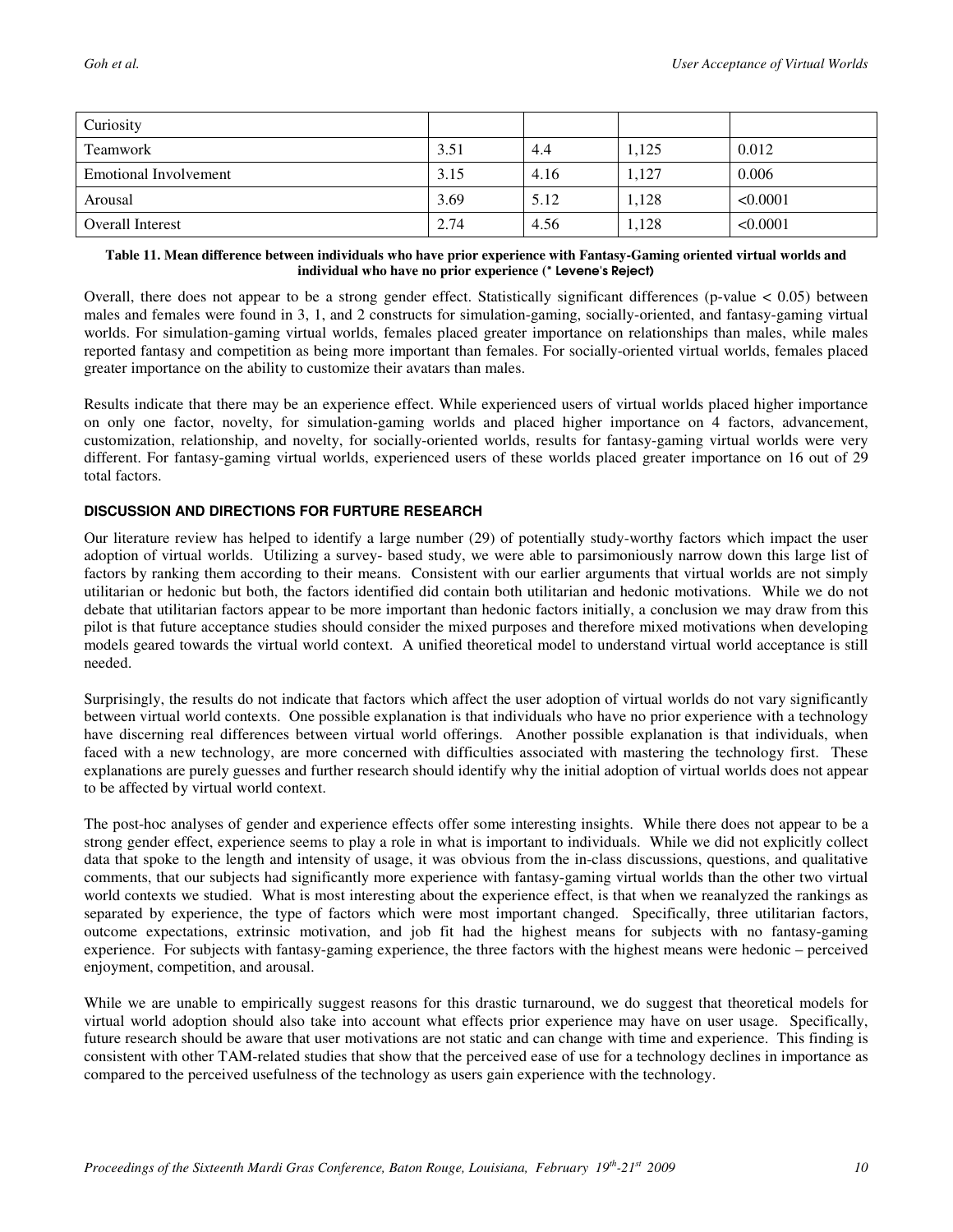Lastly, a preliminary analysis of the qualitative comments has been informative in an unexpected way. Our primary focus for this study was to identify and rank potential factors which positively affect user intentions to adopt virtual worlds. As we noted, the mean rankings for overall interest in virtual worlds were relatively low, looking at the qualitative comments helped identify several key factors why individuals do not adopt and participate in virtual worlds. While a full content analysis is still underway, the comments provided indicate that high opportunity costs, the lack of a "killer application" to drive serious interest, a lack of perceived added value, and a stereotyped geeky image for virtual world users serve to discourage virtual world adoption.

As the taxonomy formulated by Schultze et al. (2008) points out, virtual worlds do offer a fascinating array of uses and purposes. However, there is still much to be learned about how to attract new virtual world users. Moreover, scholars have noted that early efforts, such as companies building in-world facilities on islands within Second life have met with limited success – mainly the lack of virtual foot traffic (Ives and Junglas, 2008). We argued that the divergence in the types of virtual worlds motivate studies which aim to understand what the important factors which draw potential user interest and that mixed models of user acceptance need to be developed. User interest, or the intentions to adopt a virtual world, is an important topic to understand as virtual worlds, like other technologies, require a critical mass of users in order to be selfsustaining.

#### **REFERENCES**

- 1. Compeau, D.R., and Higgins, C.A. (1995) Computer self-efficacy: Development of a measure and initial test, *MIS Quarterly*, 19, 2, 189-211.
- 2. Compeau, D.R., Higgins, C.A., and HUff, S. (1999) Social cognitive theory and individual reactions to computing technology: A longitudinal study, *MIS Quarterly*, 23, 2, 145-158.
- 3. Conrad, S.W. (1966) On phantasies and their functions, *Psychoanalytic Quarterly*, 37, 157, 4-19.
- 4. Davis, F.D. (1992) Perceived usefulness, perceived ease of use, and user acceptance of information technology, *MIS Quarterly*, 13, 3, 145-158.
- 5. Davis, F.D., Bagozzi, R.P., and Warshaw, P.R. (1992) Extrinsic and intrinsic motivation to use computers in the workplace, *Journal of Applied Social Psychology*, 22, 1111-1132.
- 6. Deci, E.L. (1975), *Intrinsic Motivation*, Plenum Press, New York.
- 7. Deci, E.L., and Ryan, R.M. (1985), *Intrinsic motivation and self-determination in human behavior*, Plenum Press, New York.
- 8. Deci, E.L., and Ryan, R.M. (2000) The "what" and "why" of goal pursuit: Human needs and the self-determination of behavior, *Psychological Inquiry*, 11, 4, 227-268.
- 9. Engel, J.F., Blackwell, R.D., and Miniard, P.W. (1995), *Consumer Behavior*, The Dryden Press, Forth Worth.
- 10. Fishbein, M., and Ajzen, I. (1975), *Belief, attitude, intention and behavior: an introduction to theory and research*, Addison-Wesley, Reading, MA.
- 11. Hirschman, E.C. (1983) Predictors of self-projection, fantasy fulfillment, and escapism, *Journal of Social Psychology*, 120, 1, 63-76.
- 12. Holsapple, C.W., and Wu, J. (2007) User acceptance of virtual worlds: The hedonic framework, *The Data Base for Advances in Information Systems*, 38, 4, 86-89.
- 13. Hua, G., and Haughton, D. (2008) An investigation of virtual worlds adoption: A research framework and empirical study, International Conference on Service Systems and Service Management.
- 14. Igbaria, M., Parasuraman, S., and Baroudi, A. (1996) A motivational model of microcomputer usage, *Journal of Management Information Systems*, 13, 1, 127-143.
- 15. Ives, B., and Junglas, I. (2008) APC forum: Business implications of virtual worlds and serious gaming, *MIS Quarterly Executive*, 7, 3, 151-156.
- 16. Moon, J.W., and Kim, Y.G. (2001) Extending the TAM for a World-Wide-Web context, *Information & Management*, 38, 217-230.
- 17. Moore, G.C., and Benbasat, I. (1991) Development of an instrument to measure the perceptions of adopting an information technology innovation, *Information Systems Research*, 2, 3, 192-222.
- 18. Rogers, E. (1995), *Diffusion of innovations*, (4th ed.) The Free Press, New York.